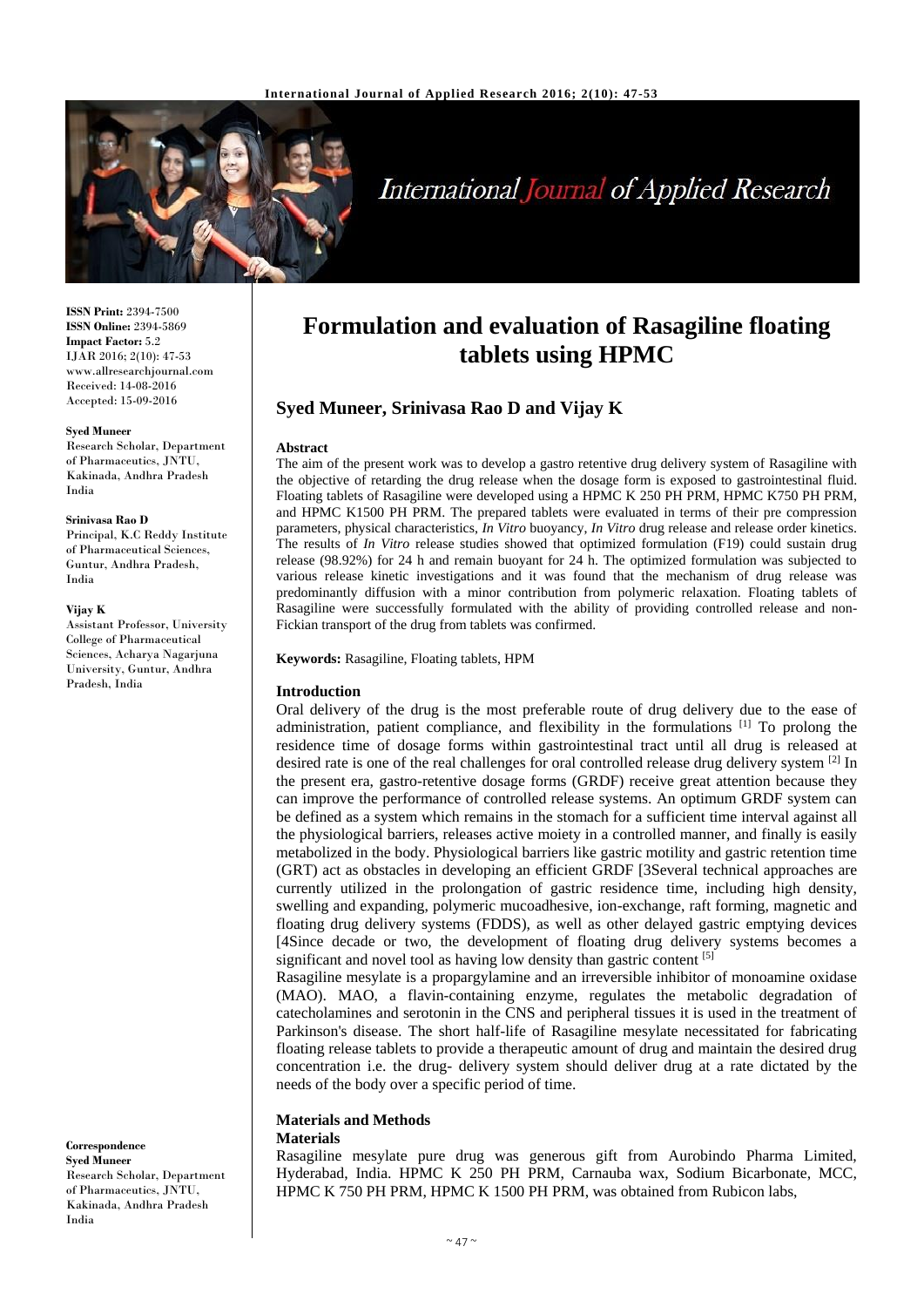Mumbai. Xanthan gum and Polyox WSR 303 ere gifted from MSN Labs Ltd. Hyderabad. All other chemicals used were of analytical grade.

#### **Methods**

#### **Micromeritic Studies of Rasagiline Mesylate Angle of repose**

A funnel was fixed at a height approximately 2-4 cm over the platform. The loose powder was slowly passed along the wall of funnel, till the tip of powder cone so formed just touched the tip of funnel stem**.** Angle of repose was then determined by measuring the height of the cone of powder and radius of the circular base of powder heap.

#### **Density analysis**

The volume of powder packing was determined on an apparatus consisting of a graduated cylinder mounted on a mechanical tapping device that has a specially cut rotating cam. An accurately weighed sample of powder was carefully added to the cylinder with the aid of a funnel [6] Initial volume of powder was noted and the sample subjected to tapping (500, 750 or 1250 tappings) until no further reduction in volume was noted or the percentage of difference in volume was not more than 2%. A sufficient number of taps should be employed to assure reproducibility for the material in question. The tapping should not produce particle attrition or a change in the particle size distribution of the material being tested.

#### **Compressibility index and Hausner ratio**

In recent years compressibility index and the closely related Hausner ratio have become the simple, fast and popular methods of predicting powder flow characteristics. Compressibility index has been proposed as an indirect measure of bulk density, size and shape, surface area, moisture content, and cohesiveness of materials because all of these can influence the observed compressibility index. The compressibility index and Hausner ratio are determined by measuring both bulk density and the tapped density of a powder.

#### **Sieve analysis**

The procedure involves the electromagnetic sieve shaking of the sample through the series of successively arranged sieves (sieve no. 20, 30, 60, 80 and 100 and receiver), and weighing of the portion of the sample retained on each sieve and calculating percentage retained on each sieve.

## **Evaluation of Final Blend**

The Final blend of all formulations was evaluated for Bulk density, Tapped density, Compressibility Index (CI), Hausner ratio and Angle of repose<sup>7</sup>.

#### **Formulation Method**

Accurately weighed quantities of polymers and MCC were taken in a mortar and mixed geometrically, to this required quantity of Rasagiline was added and mixed slightly with pestle. Accurately weighed quantity of Sodium bicarbonate was taken separately in a mortar and powdered with pestle. The powder is passed through sieve no 40 and mixed with the drug blend which is also passed through sieve no 40. The whole mixture was collected in a plastic bag and mixed for 3 minutes. To this Magnesium stearate was added and mixed for 5 minutes, later Talc was added and mixed for 2 minutes [7The mixture equivalent to 300mg was compressed into tablets with 10mm round concave punches at a hardness of 6 kg/cm<sup>2</sup> .

**Table 1:** Composition of floating tablets of Rasagiline with HPMC K 250 PH PRM

| Ingredients (weight in mg) |            | <b>Formulations</b> |    |                |    |                 |                |  |  |
|----------------------------|------------|---------------------|----|----------------|----|-----------------|----------------|--|--|
|                            | ${\bf F1}$ | F2                  | F3 | F4             | F5 | F6              | F7             |  |  |
| Rasagiline                 |            |                     |    |                |    |                 |                |  |  |
| HPMC K 250 PH PRM          | 45         | 50                  | 55 | 60             | 65 | 70              | 75             |  |  |
| Carnauba wax               |            | 22                  |    | 17             | 14 | 15              | 10             |  |  |
| POLYOX WSR 303             |            | 20                  | 20 | 20             | 20 | 20              | 20             |  |  |
| Sodium Bicarbonate         |            | 11                  | 12 | 13             | 14 | 15              | 16             |  |  |
| MCC                        |            | 40                  | 39 | 33             | 30 | 25              | 22             |  |  |
| Talc                       |            | 4                   |    | 4              | 4  | 4               | 4              |  |  |
| <b>Magnesium Stearate</b>  |            | $\overline{c}$      | 2  | $\overline{c}$ | 2  | 2               | $\overline{c}$ |  |  |
| Total Weight               |            |                     |    |                |    | 150 150 150 150 |                |  |  |

**Table 2:** Composition of floating tablets of Rasagiline with HPMC K 750 PH PRM

| Ingredients (weight in mg) |    | <b>Formulations</b> |                |    |                                         |                |                               |  |  |
|----------------------------|----|---------------------|----------------|----|-----------------------------------------|----------------|-------------------------------|--|--|
|                            | F8 |                     |                |    |                                         |                | <b>F9 F10 F11 F12 F13 F14</b> |  |  |
| Rasagiline                 |    |                     |                |    |                                         |                |                               |  |  |
| HPMC K 750 PH PRM          | 45 | 50                  | 55             | 60 | 65                                      | 70             | 75                            |  |  |
| Carnauba wax               |    | 22                  | 17             |    | 14                                      | 12             | 10                            |  |  |
| POLYOX WSR 303             |    | 20                  | 20             | 20 | 20                                      | 20             | 20                            |  |  |
| Sodium Bicarbonate         |    |                     | 12             | 13 | 14                                      | 15             | 16                            |  |  |
| MCC                        |    | 40                  | 39             | 33 | 30                                      | 26             | 22                            |  |  |
| Talc                       |    | 4                   | 4              | 4  | 4                                       | 4              | 4                             |  |  |
| <b>Magnesium Stearate</b>  |    | 2                   | $\overline{c}$ | 2  | 2                                       | $\mathfrak{D}$ | $\mathfrak{D}$                |  |  |
| Total Weight               |    |                     |                |    | 150   150   150   150   150   150   150 |                |                               |  |  |

**Table 3:** Composition of floating tablets of Rasagiline with HPMC K 1500 PH PRM

| Ingredients (weight in mg) |                             | <b>Formulations</b> |                |                             |                |                                    |                             |  |  |
|----------------------------|-----------------------------|---------------------|----------------|-----------------------------|----------------|------------------------------------|-----------------------------|--|--|
|                            |                             |                     |                |                             |                | <b>F15 F16 F17 F18 F19 F20 F21</b> |                             |  |  |
| Rasagiline                 |                             |                     |                |                             |                |                                    |                             |  |  |
| HPMC K 1500 PH PRM         |                             | 50                  | 55             | 60                          | 65             | 70                                 | 75                          |  |  |
| Carnauba wax               |                             | 22                  | 17             | 17                          | 14             | 12                                 | 10                          |  |  |
| POLYOX WSR 303             |                             | 20                  | 20             | 20                          | 20             | 20                                 | 20                          |  |  |
| Sodium Bicarbonate         |                             |                     | 12             | 13                          | 14             | 15                                 | 16                          |  |  |
| MCC                        |                             | 40                  | 39             | 33                          | 30             | 26                                 | 22                          |  |  |
| Talc                       |                             |                     | 4              | 4                           |                | 4                                  | 4                           |  |  |
| <b>Magnesium Stearate</b>  | $\mathcal{D}_{\mathcal{L}}$ | $\mathfrak{D}$      | $\mathfrak{D}$ | $\mathcal{D}_{\mathcal{L}}$ | $\mathfrak{D}$ | $\mathfrak{D}$                     | $\mathcal{D}_{\mathcal{L}}$ |  |  |
| <b>Total Weight</b>        | 150                         | 150                 |                |                             |                | 150 150 150 150                    |                             |  |  |

#### **Evaluation of Floating Tablets of Rasagiline Weight Variation**

Twenty (20) tablets from each batch were individually weighed in grams on an analytical balance. The average weight and standard deviation were calculated, individual weight of each tablet was also calculated using the same and compared with average weight.

#### **Thickness**

The thickness in millimeters (mm) was measured individually for 10 pre weighed tablets by using Vernier Calipers. The average thickness and standard deviation were reported.

#### **Hardness**

Tablet hardness was measured using a Monsanto hardness tester. The crushing strength of the 10 tablets with known weight and thickness of each was recorded in kg/cm<sup>2</sup> and the average hardness, and the standard deviation was reported.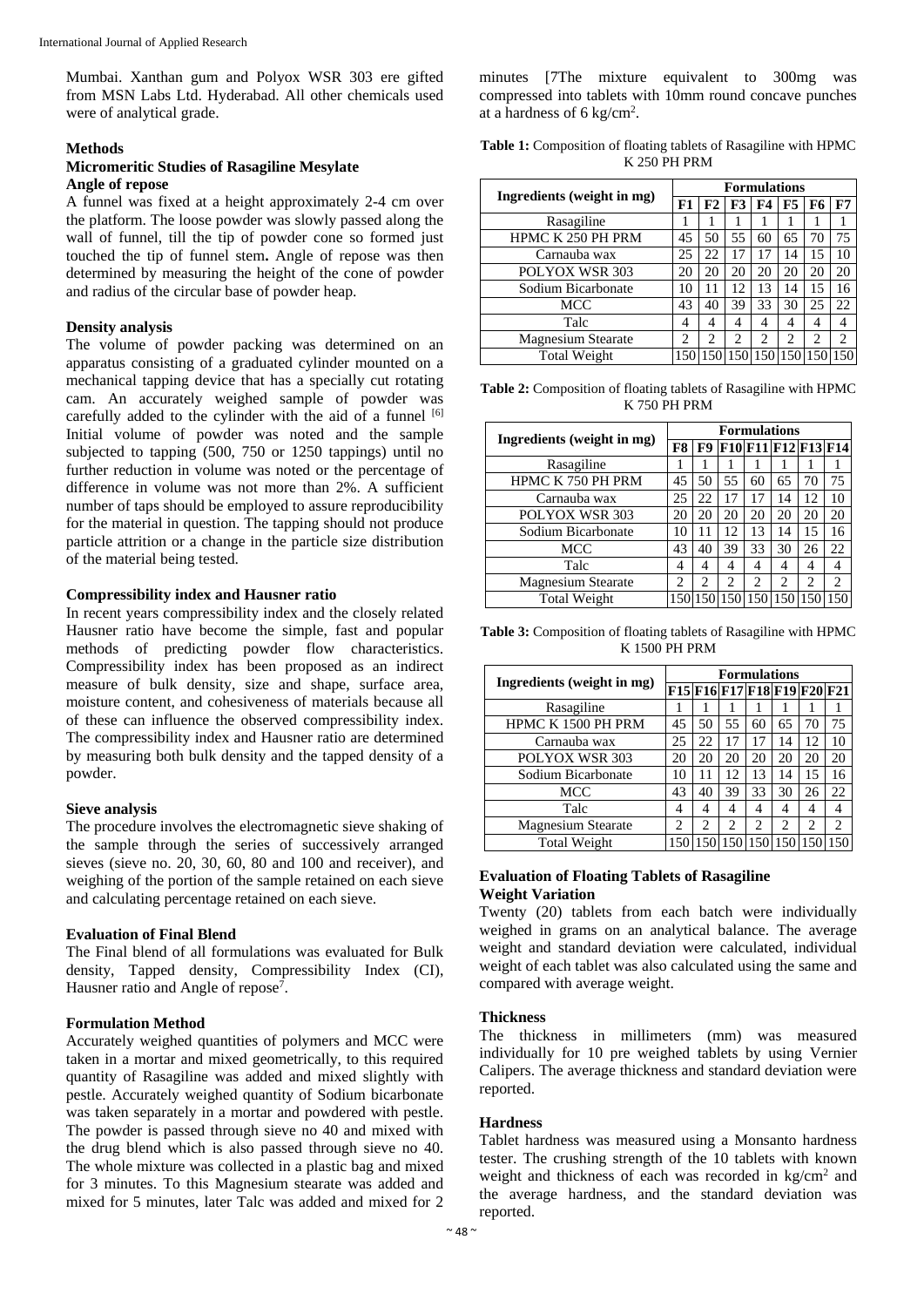## **Friability**

Twenty (20) tablets were selected from each batch and weighed. Each group of tablets was rotated at 25 rpm for 4 minutes (100 rotations) in the Roche Friabilator. The tablets were then dusted and re-weighed to determine the loss in weight. Friability was then calculated as per weight loss from the original tablets [8].

## *In Vitro* **buoyancy studies**

The *In Vitro* buoyancy was determined by floating lag time. The tablets were placed in a 100ml beaker containing 0.1N hydrochloric acid. The time required for the tablet to rise to the surface and float was determined as floating lag time [9]. The duration of time for which the dosage form constantly remained on the surface of medium was determined as the total floating time.

## **Drug Content**

Twenty tablets were taken, powdered. The powder equivalent to one dose each was transferred to a 100 ml volumetric flask and 0.1N HCl was added. The volume was then made up to the mark with 0.1N HCl. The solution was filtered and diluted suitably and drug content in the samples was estimated using UV-spectrophotometer at 265nm [10].

## *In vitro* **drug release studies**

The *In Vitro* drug release study was performed for the single- & multiple-unit tablets using USP Type II dissolution apparatus using 900ml of 0.1N HCl at a temperature of  $37\pm0.5$  2 °C at 50 rpm. 5 ml of sample was collected at 0, 2, 4, 6, 8, 12, 16, 20, 24 hours and the same volume of fresh media was replenished [11]. The drug content in the samples was estimated using UV visible spectrophotometer at 265 nm.

## **Analysis of** *In Vitro* **drug release kinetics and mechanism**

The *In Vitro* release data from several microspheres' formulations containing Rasagiline was determined kinetically using different mathematical models like Zero order, First order, Higuchi, and Korsmeyer–Peppas model**.** 

#### **Drug-excipient compatibility studies Fourier transform infrared spectroscopy (FTIR)**

The spectral analysis can be used to identify the functional groups in the pure drug and drug-excipient compatibility. Pure Rasagiline FTIR spectra, physical mixtures and optimized formulation were recorded by using FTIR (SHIMADZU). Weighed quantity of KBr and drugexcipients were taken in the ratio 100: 1 and mixed by mortar. The samples were made into pellet by the application of pressure  $^{[12]}$ . Then the FTIR spectras were recorded in the wavelength region between 4000 and 400 cm−1 .

## **Stability studies**

Stability testing was conducted at  $40^{\circ}C \pm 2^{\circ}C/75\%$  RH  $\pm$  5% RH for 3 months using stability chamber (Thermo Lab, Mumbai). Samples were withdrawn at predetermined intervals 0, 30, 60- and 90-days period according to ICH guidelines [13]. Various *In Vitro* parameters like % yield, entrapment efficiency and *In Vitro* release studies were evaluated.

## **Results and Discussion**

## **Physical parameters of prepared powder blends Rasagiline**

| <b>Table 4:</b> Physical properties of prepared powder blends of |
|------------------------------------------------------------------|
| Rasagiline                                                       |

| Formul<br>ation | Bulk<br>density<br>(g/cc) | <b>Tapped</b><br>density $(g/cc)$ | Angle of<br>repose $(\Theta)$ | Carr's<br>index $(\% )$ | <b>Hausner</b><br>ratio |
|-----------------|---------------------------|-----------------------------------|-------------------------------|-------------------------|-------------------------|
| F1              | $0.58 + 0.04$             | $0.59 \pm 0.01$                   | $25.34 \pm 0.4$               | $11.23 \pm 0.8$         | $1.13 \pm 0.02$         |
| F2              | $0.56 \pm 0.14$           | $0.60+0.04$                       | $26.67 \pm 0.3$               | $12.23 + 1.0$           | $1.12 \pm 0.07$         |
| F3              | $0.53 \pm 0.04$           | $0.64 \pm 0.05$                   | $26.54 \pm 0.1$               | $11.12 \pm 0.7$         | $1.13 \pm 0.09$         |
| F4              | $0.52+0.06$               | $0.54 \pm 0.03$                   | $26.56 \pm 0.2$               | $12.74 + 1.0$           | $1.11 \pm 0.06$         |
| F5              | $0.61 \pm 0.02$           | $0.65 \pm 0.02$                   | $25.56 + 0.1$                 | $11.23 \pm 0.8$         | $1.13 \pm 0.05$         |
| F6              | $0.52 \pm 0.21$           | $0.66 \pm 0.12$                   | $26.30 \pm 0.1$               | $10.23 + 0.5$           | $1.12 \pm 0.06$         |
| F7              | $0.58 + 0.04$             | $0.63 \pm 0.04$                   | $26.89 \pm 0.2$               | $11.34 + 0.6$           | $1.16 \pm 0.03$         |
| F8              | $0.57 \pm 0.01$           | $0.68 \pm 0.03$                   | $25.67 \pm 0.3$               | $12.11 \pm 0.8$         | $1.12 \pm 0.03$         |
| F9              | $0.56 \pm 0.01$           | $0.61 \pm 0.01$                   | $26.56 \pm 0.3$               | $11.45 \pm 0.7$         | $1.13 \pm 0.02$         |
| F10             | $0.53 \pm 0.13$           | $0.67 \pm 0.06$                   | $26.66 \pm 0.2$               | $11.45 + 0.5$           | $1.15 \pm 0.01$         |
| F11             | $0.53 \pm 0.09$           | $0.68 \pm 0.12$                   | $25.34 + 0.2$                 | $12.23+0.5$             | $1.13 \pm 0.01$         |
| F12             | $0.55 \pm 0.04$           | $0.56 \pm 0.07$                   | $25.09 \pm 0.2$               | $11.88 + 0.4$           | $1.11 \pm 0.03$         |
| F13             | $0.52 \pm 0.01$           | $0.67 \pm 0.04$                   | $25.14 \pm 0.3$               | $10.67 \pm 0.4$         | $1.13 \pm 0.02$         |
| F14             | $0.55 \pm 0.06$           | $0.64 \pm 0.21$                   | $27.99 \pm 0.5$               | $11.34 \pm 0.5$         | $1.12 \pm 0.01$         |
| F15             | $0.53 \pm 0.01$           | $0.63+0.04$                       | $25.78 \pm 0.4$               | $10.45 \pm 0.3$         | $1.13 \pm 0.02$         |
| F <sub>16</sub> | $0.55 \pm 0.02$           | $0.61 \pm 0.07$                   | $26.45+0.4$                   | $10.68 + 0.2$           | $1.13 \pm 0.02$         |
| F17             | $0.61 \pm 0.24$           | $0.68 \pm 0.03$                   | $25.09 \pm 0.3$               | $11.47 \pm 0.8$         | $1.12 \pm 0.02$         |
| F18             | $0.59 \pm 0.08$           | $0.67 \pm 0.08$                   | $26.05 \pm 0.2$               | $11.99 \pm 0.3$         | $1.14 \pm 0.02$         |
| F <sub>19</sub> | $0.58 + 0.01$             | $0.61 \pm 0.12$                   | $25.06 \pm 0.2$               | $11.45 \pm 0.6$         | $1.13 \pm 0.01$         |
| F20             | $0.53 \pm 0.08$           | $0.64 \pm 0.1$                    | $24.78 \pm 0.1$               | $12.12 \pm 0.5$         | $1.14 \pm 0.01$         |
| F21             | $0.54 \pm 0.03$           | $0.56 \pm 0.03$                   | $23.04 \pm 0.6$               | $09.10 \pm 0.4$         | $1.10\pm0.02$           |

Above parameters are communicated as Average  $\pm$  Standard Deviation: (n=3)

The results of bulk densities formulations bearing F1 to F21 were reported to be in the range of 0.50g/cc to 0.61g/cc.

The findings of tapped density formulations F1 to F21were reported to be in the range of 0.54g/cc to 0.68g/cc.

The angle of repose of all the formulations was found to be satisfactory. The formulation F19 was had angle of repose value of 20.04, thus indicating good flow property.

The compressibility index values were found to be in the range of 9 to 12%. These findings indicated that the all the batches of formulations exhibited good flow properties.

The Hausner's ratio values in the space of 1.10 to 1.16%. These findings designated that the all the batches of formulations exhibited good flow criteria.

**Table 5:** Physicochemical parameters of Rasagiline floating tablets

| F. No          | *Weight variation<br>(mg) | #Thickness (mm) | #Hardness<br>$(Kg/Cm^2)$ | $#$ Friability $(\%)$ | #Content<br>uniformity $(\% )$ | <b>Floating Lag Total floating</b><br>time (sec) | time (hrs) |
|----------------|---------------------------|-----------------|--------------------------|-----------------------|--------------------------------|--------------------------------------------------|------------|
| F1             | $151.75 \pm 1.2$          | $4.3 \pm 0.12$  | $6.3 \pm 0.12$           | $0.57 \pm 0.01$       | $95.23 \pm 0.63$               | 55                                               | >24        |
| F2             | $150.59 \pm 1.8$          | $4.4 \pm 0.06$  | $6.1 \pm 0.06$           | $0.55 \pm 0.02$       | $97.04 + 0.06$                 | 52                                               | >24        |
| F3             | $148.14 \pm 1.5$          | $4.4+0.06$      | $6.1 \pm 0.06$           | $0.63 \pm 0.03$       | $95.56 \pm 0.14$               | 50                                               | >24        |
| F <sub>4</sub> | $151.15 \pm 1.0$          | $4.2 + 0.12$    | $6.2 \pm 0.12$           | $0.72 \pm 0.01$       | $98.11 + 1.01$                 | 47                                               | >24        |
| F5             | $150.34 + 1.4$            | $4.4+0.11$      | $6.3 \pm 0.00$           | $0.62 \pm 0.02$       | $94.23 + 1.08$                 | 44                                               | >24        |
| F6             | $150.48 \pm 1.4$          | $4.2+0.10$      | $7.1 \pm 0.06$           | $0.66 \pm 0.01$       | $95.45 \pm 0.31$               | 42                                               | >24        |
| F7             | $151.25 \pm 1.3$          | $4.2+0.10$      | $6.3+0.10$               | $0.53+0.02$           | $98.91 + 0.49$                 | 40                                               | >24        |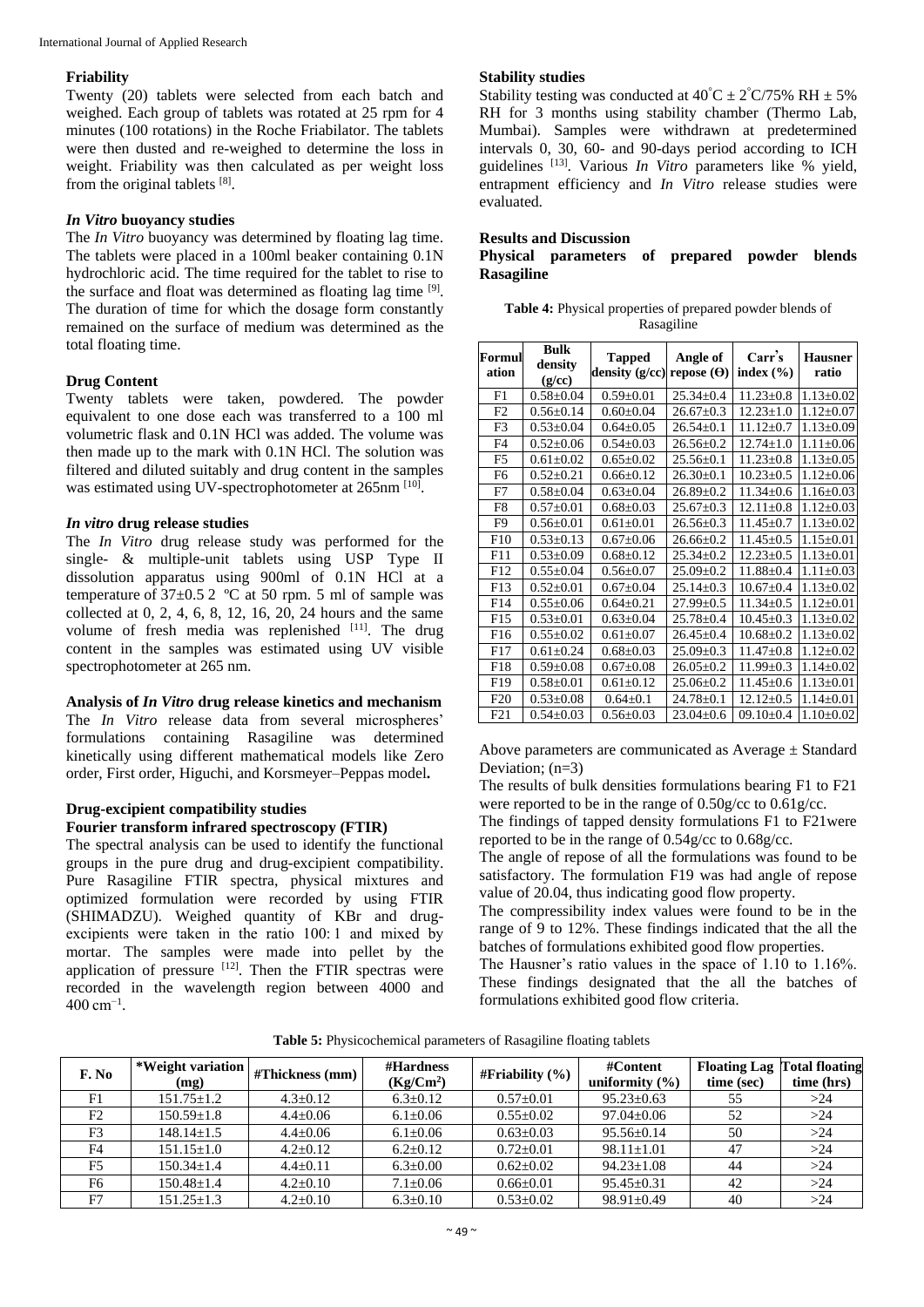| F <sub>8</sub>  | $149.47 + 1.2$   | $4.1 + 0.25$   | $6.3 \pm 0.40$ | $0.69 + 0.01$   | $97.23 + 0.51$   | 57 | >24 |
|-----------------|------------------|----------------|----------------|-----------------|------------------|----|-----|
| F9              | $153.36 + 1.3$   | $4.1 \pm 0.06$ | $6.3 \pm 0.06$ | $0.58 + 0.00$   | $96.13 \pm 0.56$ | 55 | >24 |
| F10             | $153.29 + 1.2$   | $4.2 + 0.20$   | $6.2 + 0.42$   | $0.79 + 0.02$   | $95.23 + 0.24$   | 52 | >24 |
| F11             | $151.13 + 1.4$   | $4.2 + 0.06$   | $6.3+0.06$     | $0.76 + 0.01$   | $97.97+0.21$     | 49 | >24 |
| F12             | $152.38 \pm 1.3$ | $4.2 + 0.00$   | $6.4 \pm 0.06$ | $0.73 \pm 0.02$ | $98.45 + 0.76$   | 46 | >24 |
| F13             | $153.14 + 1.2$   | $4.3 + 0.26$   | $6.8 \pm 0.35$ | $0.72 + 0.02$   | $97.45 + 0.48$   | 43 | >24 |
| F <sub>14</sub> | $151.57 + 1.3$   | $4.1 + 0.21$   | $6.4+0.21$     | $0.54 + 0.03$   | $98.98 \pm 0.23$ | 42 | >24 |
| F <sub>15</sub> | $151.15 + 1.2$   | $4.4+0.06$     | $7.0+0.23$     | $0.75 + 0.02$   | $96.45 + 0.36$   | 58 | >24 |
| F <sub>16</sub> | $150.35 + 1.3$   | $4.2 + 0.25$   | $6.4 + 0.23$   | $0.78 + 0.01$   | $96.45 + 0.69$   | 55 | >24 |
| F17             | $152.29 + 1.4$   | $4.5 + 0.15$   | $6.8 + 0.32$   | $0.79 + 0.01$   | $96.34 + 0.35$   | 53 | >24 |
| F <sub>18</sub> | $151.77 + 1.1$   | $4.4 + 0.25$   | $6.7+0.35$     | $0.82 + 0.01$   | $97.56 + 0.23$   | 50 | >24 |
| F <sub>19</sub> | $150.15 + 1.2$   | $4.4+0.06$     | $7.0+0.23$     | $0.75 + 0.02$   | $96.45 \pm 0.36$ | 47 | >24 |
| F20             | $151.12 + 1.2$   | $4.2 + 0.12$   | $6.5 \pm 0.2$  | $0.63 + 0.03$   | $97.18 \pm 0.81$ | 45 | >24 |
| F21             | $151.16 \pm 1.8$ | $4.0 \pm 0.10$ | $6.2 \pm 0.21$ | $0.52 \pm 0.89$ | $99.18 \pm 0.13$ | 36 | >24 |

The Weight variation of all formulations witnessed to be in the limit allowed that is  $\pm$  7.5% of total tablet weight.

The suitable hardness for compressed tablets is considered as a vital function for the end user. The deliberated crushing strength of fabricated tablets of formulations F1-F21 trended between  $6.0$ -7.0 $\text{kg/cm}^2$ .

The thickness of all the formulations ranges from 4-4.5 mm. The friability of all prepared formulation between 0.52- 0.84.the friability properties limits are in between 0-1%.

The drug content of all formulation is in between 94.11- 99.78%, drug content depends on the angle of repose since the angle of repose indicates uniform flow nature of powder blend which makes the drug to evenly distribute in all the formulation and to maintain content uniformity in all batches.

Tablets of all batches had floating lag time below 3 minutes regardless of viscosity and content of HPMC because of evolution of  $CO<sub>2</sub>$  resulting from the interaction between sodium bicarbonate and dissolution medium; entrapment of gas inside the hydrated polymeric matrices enables the dosage form to float by lowering the density of the matrices. Total Floating time for the HPMC formulations were between 12 to 24 hrs.



At time 0 After 36 sec





**Fig 2:** *In Vitro* Drug Release Profile of Rasagiline floating tablets F1-F7



**Fig 3:** *In Vitro* Drug Release Profile of Rasagiline floating tablets F8-F14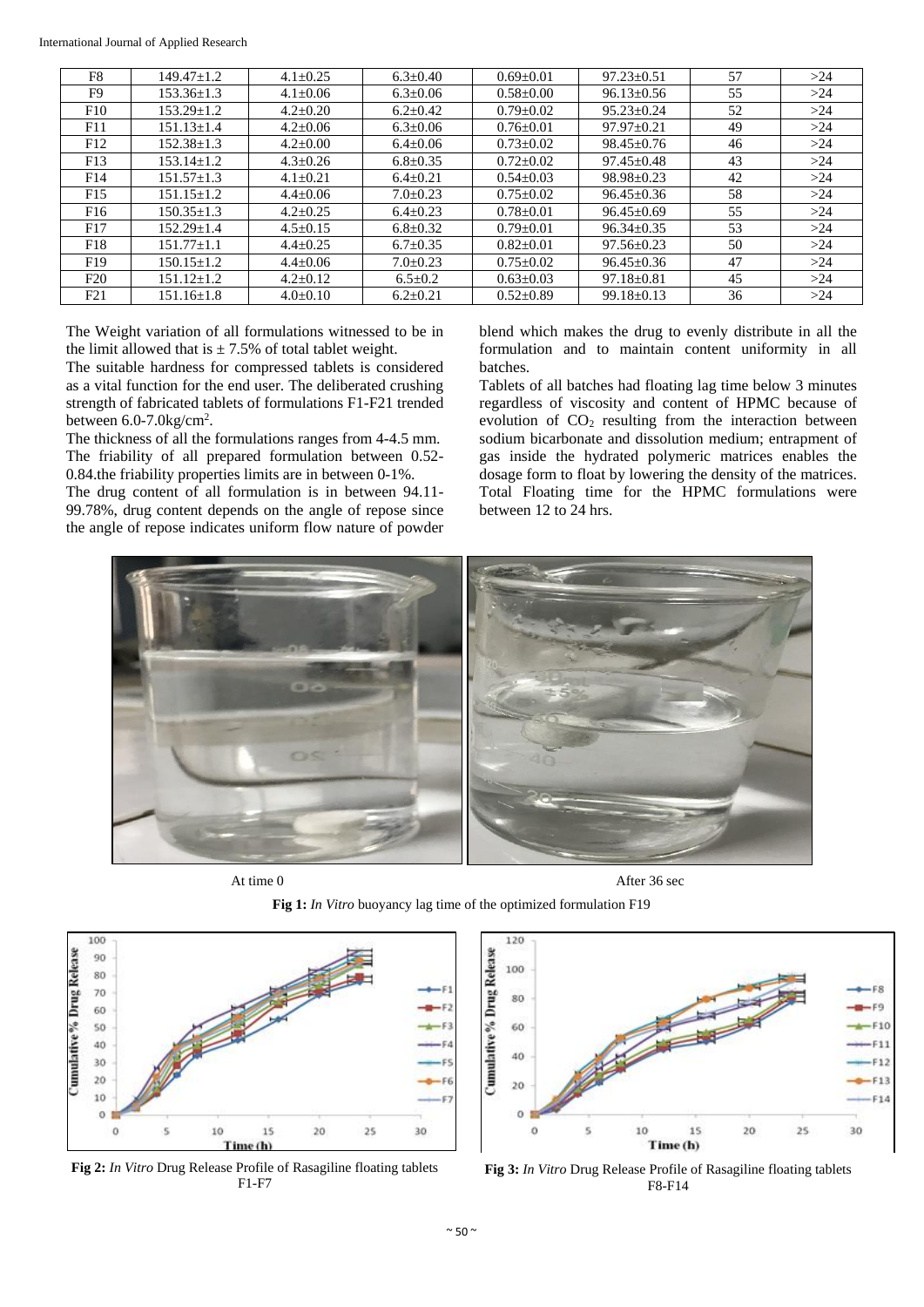

**Fig 4:** *In Vitro* Drug Release Profile of Rasagiline floating tablets F15-F21

From the above figures (Fig. 2, 3 and 4) it can be observed that the polymer HPMC K 1500 PH PRM has controlling effect on the release of drug from the floating matrix tablet of Rasagiline compared to HPMC K 250 PH PRM and HPMC K 750 PH PRM. The difference in the drug release profiles of various formulations was due to the presence of different concentrations of polymer HPMC K 1500 PH PRM. The concentration of polymer was added in increasing order to check its drug release retarding ability and F19 was considered as best formulation among the all the formulations. F19 showed good buoyancy properties and controlled the drug release for desired period of time (24hrs). The release profiles from all these formulations followed diffusion-controlled release, complying with higher correlation coefficient values of Higuchi and Peppas equations.

#### *In Vitro* **drug release studies for optimized formulation (F19) and marketed product**

An *In Vitro* release profile of Rasagiline and marketed product was conducted; the optimized formulation F19 was shown drug release of 98.92% within 24h and 94.76% of the drug was released from the marketed product within 1h.



**Fig 5:** Comparison of marketed product of Rasagiline with optimized formulation (F19)

## **Mathematical modeling of optimized formula (F19) of Rasagiline floating tablets**

In the present study drug release mechanism of optimized Rasagiline tablets F19 were best fitting to zero order and Higuchi model because regression coefficient was seen closest to 1. Thus the mechanism of drug release is by diffusion. Further the n value obtained from the Korsmeyer-Peppas plots i.e. 0.833 indicating non Fickian (anomalous) transport. Thus the active ingredient is being released by coupled diffusion and erosion. The reference standard (marketed product) drug release was explained by first order kinetics as the plot showed highest linearity as the drug release was best fitted in first order kinetics. The results are summarized in Table 6.

**Table 6:** Release order kinetics of F19 and Marketed Product

| <b>Formulation</b><br>Code |                                | Zero<br>Order |                | <b>First</b><br>Order | <b>Higuchi</b> |   | Korsmeyer<br><b>Peppas</b> |       |
|----------------------------|--------------------------------|---------------|----------------|-----------------------|----------------|---|----------------------------|-------|
|                            | $\mathbb{R}^2$                 | N             | $\mathbb{R}^2$ | n                     | $\mathbb{R}^2$ | n | $\mathbb{R}^2$             | n     |
| <b>Marketed</b>            | 0.9278.6420.9940.0610.95424.76 |               |                |                       |                |   | 0.971                      | 0.833 |
| F19                        | 0.9998.7410.7480.1510.93729.62 |               |                |                       |                |   | 0.959                      | 0.825 |

**Drug excipient interactions by FTIR**



**Fig 6:** FTIR Spectroscopy of Rasagiline pure drug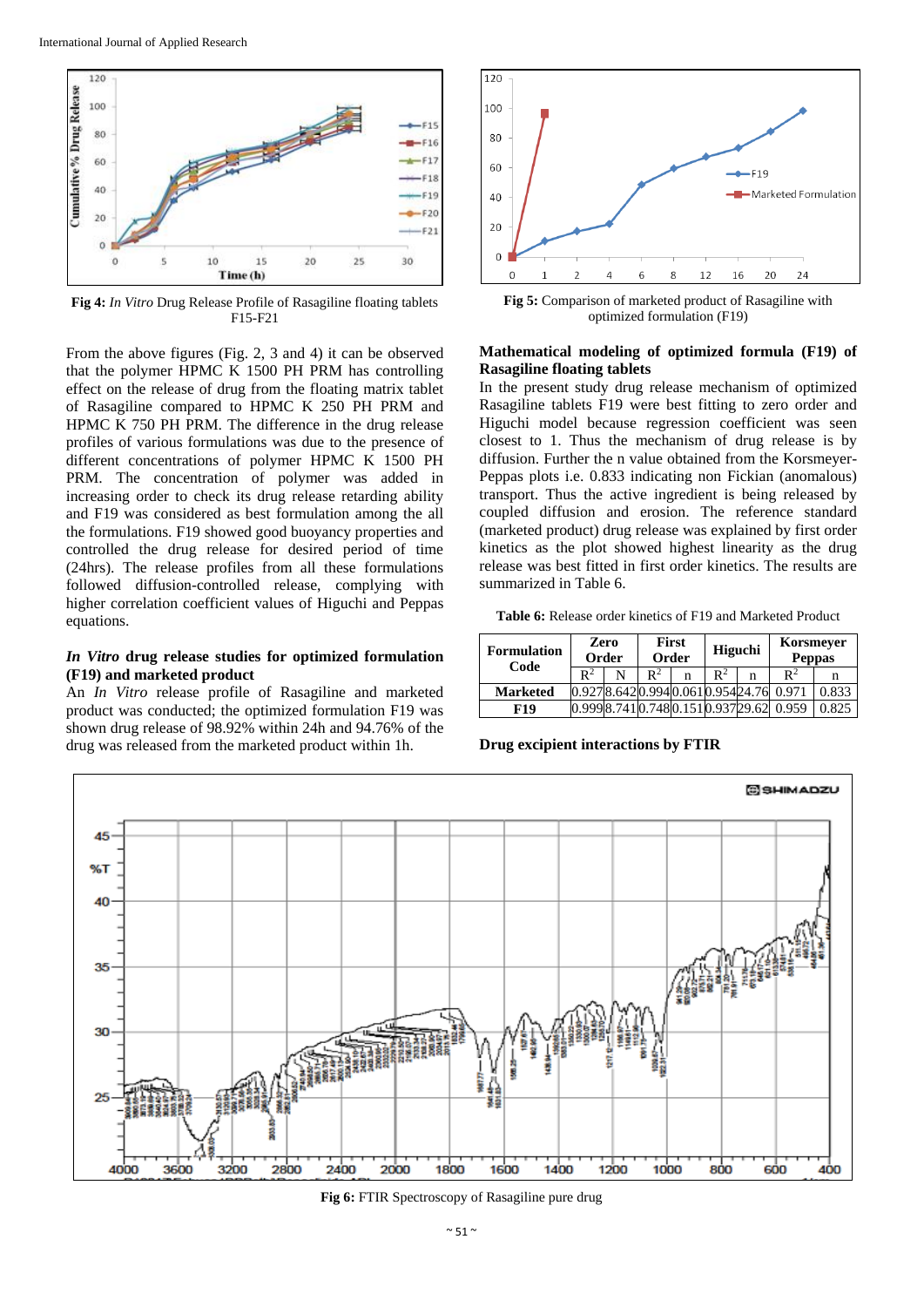

**Fig 7:** FTIR Spectroscopy of Rasagiline optimized formulation F19

## **Interpretation of FTIR Data**

FT-IR spectrums are mainly used to determine if there is any interaction between the drug and any of the excipients used. The presence of characteristic absorption bands of Rasagiline pure drug and optimized floating tablet (F19)

containing Rasagiline suggest that there was no interaction between the drug and excipients used in the formulation figures showed in fig. 6 and fig. 7.

#### **Stability studies**

| <b>Table 7: Parameters after Accelerated Stability Study of optimized Formulation F19</b> |  |
|-------------------------------------------------------------------------------------------|--|
|-------------------------------------------------------------------------------------------|--|

|                                  | Temperature Maintained at $40\pm2~^0C$ ; Relative Humidity (RH) Maintained at $75\% \pm 5\% RH$ |                |                |                  |  |  |  |  |
|----------------------------------|-------------------------------------------------------------------------------------------------|----------------|----------------|------------------|--|--|--|--|
| Parameter                        | <b>Initial</b>                                                                                  | After 1 Month  | After 3 Months | After 6 Months   |  |  |  |  |
| Drug Content $(\% )$             | $99.18 + 0.13$                                                                                  | $98.96 + 0.68$ | $98.13 + 0.37$ | $97.12 + 0.22$   |  |  |  |  |
| <i>In Vitro Drug Release</i> (%) | $98.92 + 1.19$                                                                                  | $98.10 + 1.53$ | $97.82 + 1.42$ | $97.50 \pm 1.35$ |  |  |  |  |
| <b>Floating lag time</b>         | 36                                                                                              | 38             | 39             | 42               |  |  |  |  |

There were no changes observed in % drug content, *In Vitro* drug release studies and floating lag time during storage of the optimized formulation and the results are tabulated in Table 7. Hence the optimized formulation was found to be stable.

#### **Summary and Conclusion**

In the present work, it can be concluded that the Rasagiline floating tablets can be an innovative and promising approach for the delivery of Rasagiline for the treatment of Parkinson's disease. The optimized formulation F19 containing HPMC K 1500 PH PRM, Caurnaba wax, Polyox WSR 303 and a gas-generating agent. *In-vitro* release profile of Rasagiline and marketed product when compared, the optimized formulation F19 showed drug release of 98.92±1.19% within 24h whereas 94.76±1.26% of the drug was released from the marketed product within 1h. The major mechanism of drug release follows zero order kinetics and non fickian transport by coupled diffusion and erosion. This means that water diffusion and also the polymer rearrangement have an essential role in the drug release. The release rate constant of optimized formulation F19 was low enough prolonging drug delivery.

## **References**

- 1. Gupta H, Bhandari D, Sharma A. Recent trends in oral drug delivery: a review. Recent Pat Drug Delivery Formulation. 2009; 3:162-73.
- 2. Qi X, Chen H, Rui Y, Yang F, Ma N, Wu Z *et al*. Floating tablets for controlled release of ofloxacin via compression coating of hydroxypropyl cellulose combined with an effervescent agent. Int J Pharm. 2015; 489:210-7.
- 3. Pawar VK, Kansal S, Garg G, Awasthi R, Singodia D, Kulkarni GT *et al*. Gastroretentive dosage forms: a review with special emphasis on floating drug delivery systems. Drug Delivery. 2011; 18:97-110.
- 4. Sathish D, Himabindu S, Kumar YS, Shayeda, Rao YM. Floating drug delivery systems for prolonging gastric residence time: a review. Curr Drug Delivery. 2011; 8:494-510.
- 5. Kaushik AY, Tiwari AK, Gaur A. Role of excipients and polymeric advancements in the preparation of floating drug delivery systems. Int J Pharm Invest. 2015; 5:1-12.
- 6. Fassihi R, Yang L. inventors Controlled release drug delivery systems. US patent 5 783 212. July 21, 1998.